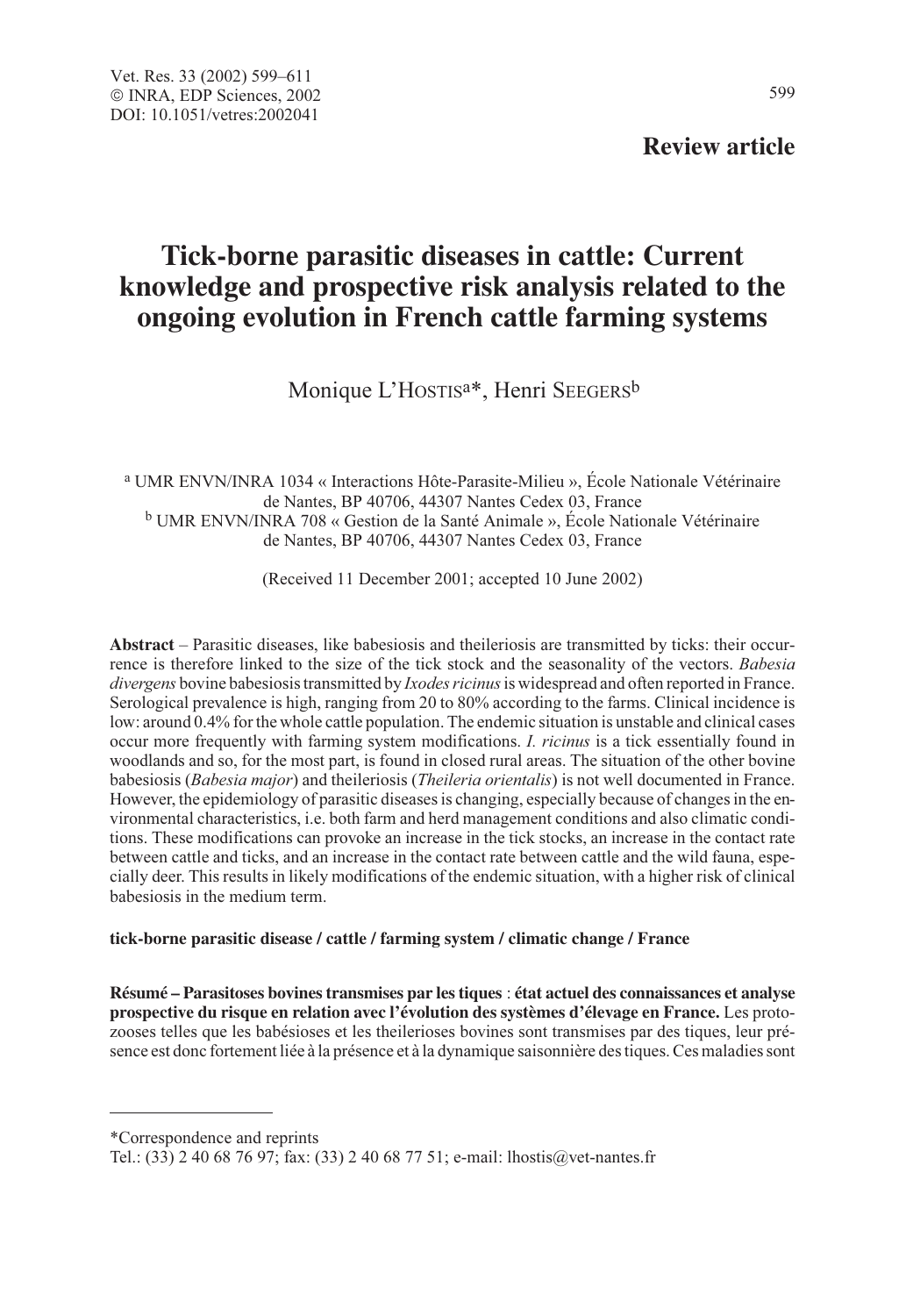présentes en France, et certaines ont une réelle importance économique. La babésiose bovine à Babesia divergens, transmise par *Ixodes ricinus* est largement répartie en France. La prévalence sérologique est élevée, comprise entre 20 et 80 % selon les exploitations. L'incidence clinique est de 0,4 %. Des épisodes cliniques sont fréquents lors de modifications dans l'élevage. L'équilibre, selon le modèle établi pour d'autres protozoaires, est qualifié d'instable. *Ixodes ricinus* est une tique de bois et forêts qui survit sur les pâtures. La situation des autres babésioses et theilérioses présentes en France est moins connue. L'évolution de la structure des élevages, notamment la désintensification avec constitution de troupeaux sur de larges surfaces, de même que la présence des friches, est, selon toute vraisemblance, susceptible de provoquer une recrudescence ou une émergence de maladies à vecteurs en raison de la présence des animaux domestiques dans des biotopes moins contrôlés où les contacts avec les vecteurs sont plus fréquents. De plus, les animaux sauvages jouent un rôle de réservoir, soit de vecteurs (arthropodes), soit d'agents pathogènes parasitaires, transmis par ces vecteurs. En revanche, la moindre demande en performance d'élevage pourra diminuer les effets de ces modifications. L'équilibre instable de cette épidémiologie se traduira, par des épisodes cliniques plus nombreux dans les régions ou seront effectuées ces modifications des systèmes d'élevage.

#### **maladie parasitaire transmise par les tiques / bovin / système d'élevage / changement climatique / France**

#### **Table of contents**

|                                                                                              | 601 |
|----------------------------------------------------------------------------------------------|-----|
| 2. State of the knowledge of tick-borne parasitic diseases in France                         | 601 |
| 2.1. Tick-borne protozoal diseases reported in France                                        | 601 |
|                                                                                              | 601 |
|                                                                                              | 602 |
|                                                                                              | 602 |
| 2.3. Unstable situation for tick-borne parasitic diseases                                    | 603 |
| 3. Trends in the evolution of French cattle farming systems                                  | 605 |
|                                                                                              | 605 |
|                                                                                              | 605 |
| 3.3. Reverse movement towards less intensive systems                                         | 605 |
|                                                                                              | 606 |
| 3.5. Extra demands in certified production and organic farming systems                       | 606 |
|                                                                                              | 607 |
|                                                                                              | 607 |
| 4.2. Risk of increased contact of cattle with ticks and the expanding wildlife               | 608 |
| 4.3. Risk of increased exposure to densified tick-borne parasites and of increased infection | 608 |
|                                                                                              | 609 |
|                                                                                              | 609 |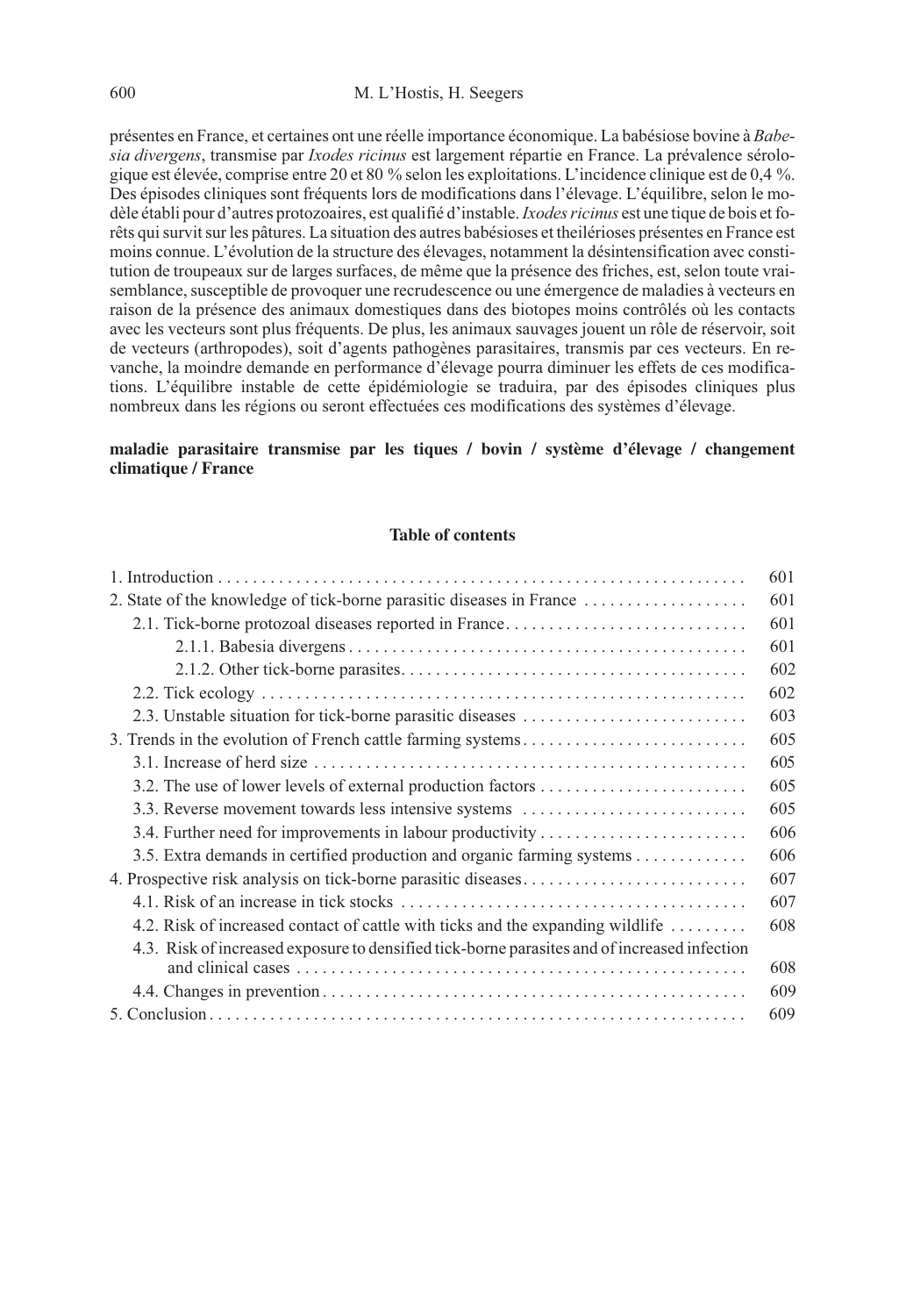#### **1. INTRODUCTION**

Tick-borne parasitic diseases occur throughout the world, especially in tropical and subtropical areas, but they are also prevalent in many temperate areas, such as northern Europe and France. Ticks generate direct effects in cattle: milk production and growth decrease. However, in northern Europe, transmission of tick-borne parasitic diseases, like Babesia and Theileria represents the main pathologic effect of the prevalent ticks (12, 37]. The presence, dynamics and amount of parasite stock in ticks exert a major influence on the kinetics of transmission of tick-borne parasitic diseases (37]. A three-host-stage tick (like Ixodes ricinus) spends practically its whole life (three years) on the ground, and only three weeks on its hosts. Therefore, the most limiting circumstances for its survival are the abundance and the stability of the vegetational cover [35].

Many factors possibly contribute to the emergence and re-emergence of tick-borne diseases: drug resistance, genetic evolution of the vector-borne pathogens, and so-called global change (economic, social and environmental factors) [36]. Global change includes changes in the average climatic trend, climate variation, land cover and land use. Simultaneously, farming systems and especially pasture practices also evolve and, together, they modify the dynamics of the ecosystems. Thereby, environmental factors induce large modifications in the stock and repartition of vectors in the field, particularly of ticks [45].

Prevalence and analytic epidemiology of bovine tick-borne parasitic diseases in France are not well described. For bovine babesiosis induced by Babesia divergens, some data have been collected [24]. Currently, cattle farming systems often evolve towards possible larger exposure of cattle to ticks.

This paper is aimed at: (i) reporting the state of knowledge about tick-borne parasitic diseases in France, (ii) summing up recent and current trends in the evolution of French cattle farming systems, (iii) discussing the possible prospective evolution of these tick-borne parasitic diseases in France in the coming decade.

# **2. STATE OF THE KNOWLEDGE OF TICK-BORNE PARASITIC DISEASES IN FRANCE**

# **2.1. Tick-borne protozoal diseases reported in France**

Babesiosis and Theileriosis are the only known tick-borne parasitic diseases in Europe. Bovine babesiosis is widespread in north-western, south-western and central France, especially in bocage areas [24]. Babesiosis is due to tick-borne intraerythrocytic parasites of the Babesia protozoa genus. In France, two Babesia species are responsible for bovine babesiosis: Babesia divergens transmitted by Ixodes ricinus and Babesia major transmitted by Haemaphysalis punctata. Babesia divergens is a highly pathogenic species, often reported by veterinary surgeons to be involved in clinical disorders [1, 24]. On the contrary, infection due to Babesia major is considered as almost signless [30]. Evidence for the respective roles of both parasites has been reported by L'Hostis et al. [24]: out of 424 blood samples (from suspected clinical cases), collected in the whole country, 374 contained B. divergens and only one B. major. The presence of Theileria sp. in France was first reported by Sergent et al. in 1926 [42].

#### 2.1.1. Babesia divergens

The annual clinical incidence of babesiosis due to  $B$ . *divergens* varies among areas. The variation was from 0 to 2.1% for French "départements" with a mean annual clinical incidence of 0.4% in the whole cattle population. Most cases occur in the spring (May or June), and the rest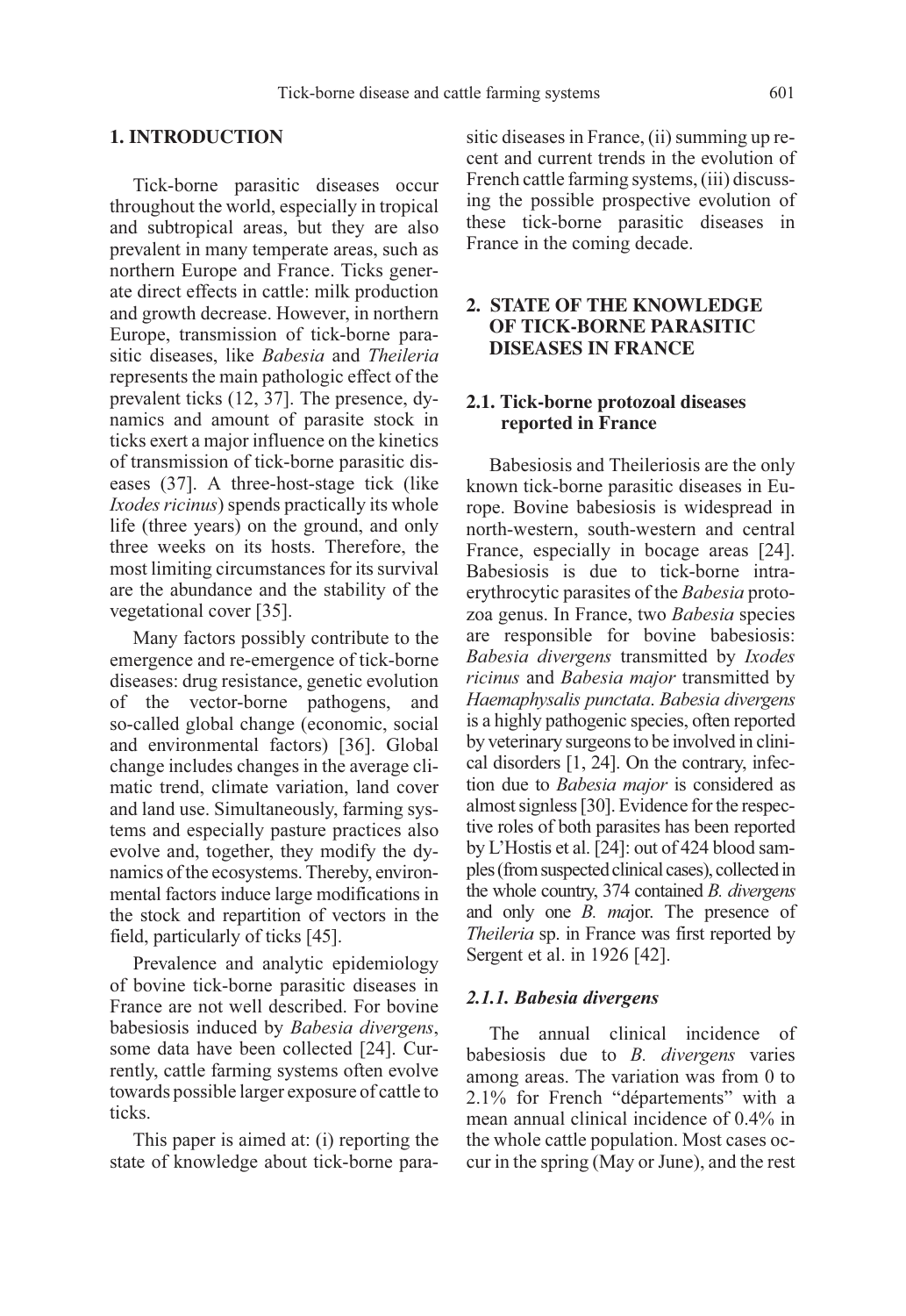occur, to a lesser degree, in September and October. Data also support the hypothesis of inverse age resistance: 72.6% of affected cattle were adult cows (more than three years old) [24]. Seroprevalence studies allow to better understand the epidemiology of babesiosis. A serological study was carried out on four farms in western France, based on monthly sampling [26]. Half of the animals were already positive in the autumn, at the beginning of the study. In all four herds, the percentage of positive animals decreased during the winter, and increased during the spring. The calves showed seroconversion during the first pasture season and their mean antibody level reached the level of the older cattle during the second pasture season. The mean antibody level of the heifers and dairy cows was high and was consistent with the variations in tick activity [26]. Annual clinical incidence was low on the four farms: only three dairy cows developed clinical babesiosis over the two years ( $n = 236$ ). Although, the annual sero-conversion incidence was high. Most seropositive animals showed at least one antibody peak at some time during the two year period, but some bovines presented two to five peaks. In summary, cattle experience asymptomatic infections several times during the year, mostly during the spring and autumn [26].

#### 2.1.2. Other tick-borne parasites

The general situation of other tick-borne diseases in domestic ruminants is still largely undocumented in France, mainly because of the low pathogenicity of their agents rather than their low prevalence. Among them, Babesia major bovine babesiosis transmitted by Haemaphysalis punctata was recorded in the French Lot [30] and Charente [25] departments located in south western France. Babesia bovis bovine babesiosis transmitted by Boophilus annulatus has been found in Europe since 1955 [43] and is present in Corsica [48]. Babesia bigemina is probably also present (unpublished results), since Boophilus annulatus andRhipicephalus bursa, its vectors, are widespread for example in Spain and North Africa where Babesia bigemina bovine babesiosis is present.

Theileria orientalis bovine theileriosis (buffeli/orientalis/sergenti group) transmitted by Haemaphysalis punctata has been found in France: in Corsica [48], in an island in French Brittany under an asymptomatic form, and is suspected in the southern Alps (unpublished results). In the south and the west of France, this is probably more common than one thinks. Moreover, in 1926 Sergent et al. [42] already described the presence of Theileria mutans in cattle in the Aubrac. Due to the confusion in the identification of the genus Theileria, T. mutans could have been Theileria orientalis. B. major and T. orientalis are low pathogenic parasites that are certainly present in France and the opinions of veterinary surgeons seem to indicate that the suspected areas could be widespread in southern and western France (unpublished results). Numerous cattle are probably asymptomatic carriers as in the case of B. divergens.

#### **2.2. Tick ecology**

Tick seasonal dynamics exert a major influence on the dynamics of transmission of tick-borne pathogens [12]. Two species of ticks have an incidence on tick-borne parasitic disease in bovines in France: I. ricinus and H. punctata.

I. ricinus (vector of B. divergens) is a three-host tick; each stage feeds once on a separate host. *I. ricinus* is able to infest mammals, birds and reptiles. But the larvae, nymphs and adults are each more or less confined to different groups of hosts: adults mostly on large animals (wild and domestic ungulate: deer, cattle); nymphs on large mammals and micromammals, and larvae primarily on micromammals and birds [34, 37]. The larvae and nymphs have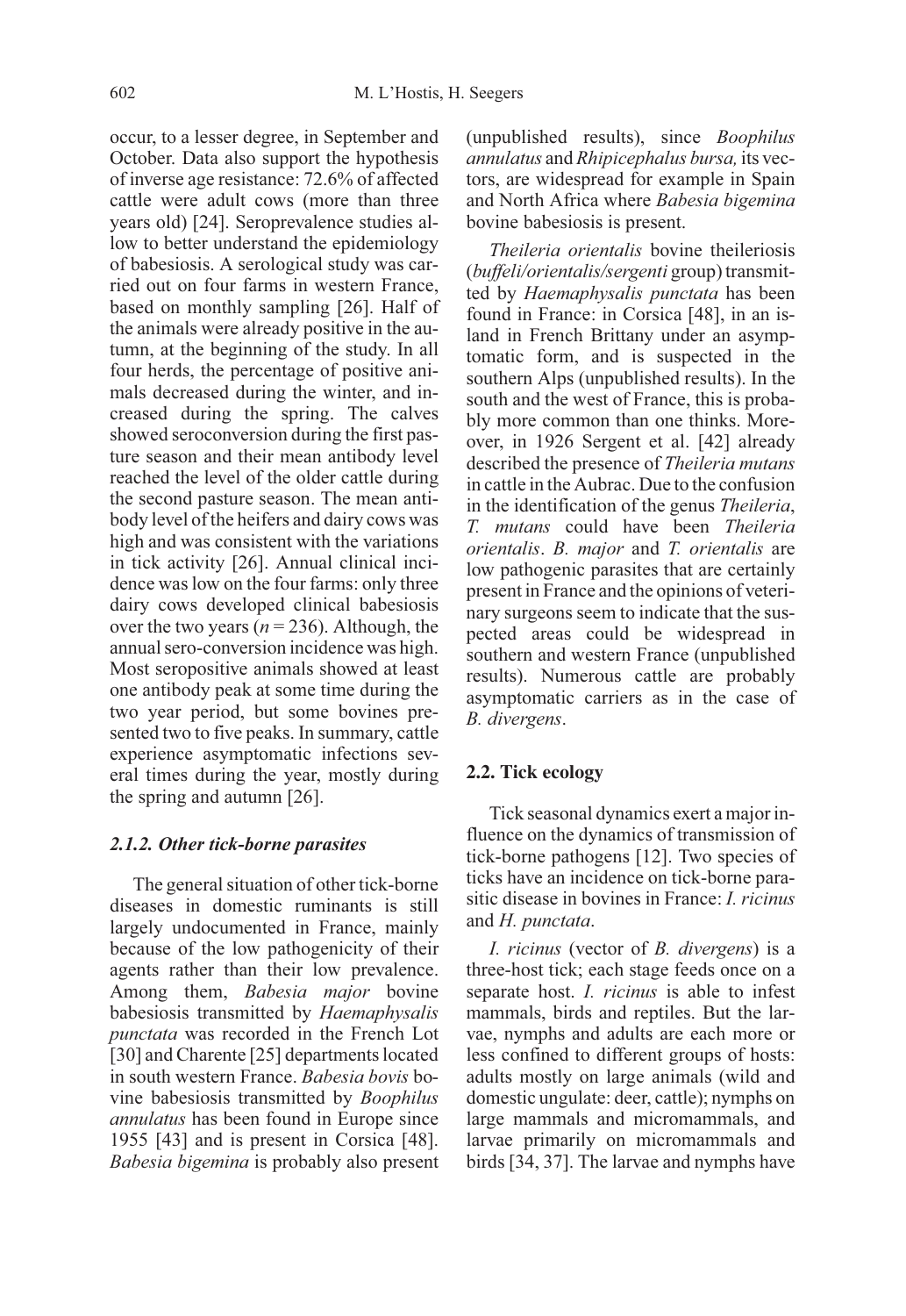no particular parasitic preference whereas the adults are more selective concerning certain mammals. It appears that Cervidae are the chief hosts for engorged female ticks and they may play quite an important part in maintaining female ticks in an area [16, 34, 39]. The permanent presence of I. ricinus depends on deer in woodland or forest areas and the domestic ungulates (cattle and sheep) in open rural areas. This biological cycle can vary from 1–6 years depending on the concentration of the hosts [35], its distribution is dependent on the proportion of active nymphs which find a host [50].

In its various stages, I. ricinus spends a total of about three weeks in its hosts; the rest of its life, about three years, is spent on the ground, this time being taken up in development, quiescence and host seeking [27, 35]. *I. ricinus* is common in NW Europe; it occurs in the woodlands (beech tree or deciduous oak), but it is also recovered in closed rural areas and in bocage areas, in western France [17, 25, 37]. In pastures, I. ricinus is able to maintain its presence with difficulty. However, pastures located in the close vicinity of a woods, whatever their soil type or vegetation are at six- to seven-fold increased risk than pastures without a woods in the close vicinity and consisting of seeded grass species [32]. At the moment, in open rural areas, the biological cycle has been slowing down because there are only a few hosts for the adult stages [37]. I. ricinus constitutes an extremely prolific reservoir of B. divergens due to the type of transmission. An infected tick, through its descendants, ensures the longevity of the infection in a biotope for at least 5–6 years [11].

H. punctata (vector of B. major and T. orientalis) is a three-host tick found throughout Europe, from Spain to southern Scandinavia. The adults are primarily parasites of sheep and cattle, but also of wild ungulates (deers). The larvae and nymphs are most commonly found on small mammals, birds and reptiles. H. punctata occurs in widely differing environments, for example relatively cold and humid coasts [20, 27]. In France, this tick is widespread in several microhabitats, such as the Atlantic areas and the southwest (unpublished results). Its life cycle is usually completed within three years, and under favourable conditions may be completed within one year.

# **2.3. Unstable situation for tick-borne parasitic diseases**

The exposure of young cattle to sufficient ticks infected with Babesia (inoculation rate) during their life, without clinical babesiosis, can ensure a strong protection. For babesiosis (Babesia bovis and Babesia bigemina), theileriosis (Theileria parva) and anaplasmosis (Anaplasma marginale), antibody prevalence and inoculation rate have been used by some authors [4, 28, 29, 38] as an indicator of endemic stability or instability. Two epidemiological cases are described. If we consider the tick attack rate and the prevalence of antibodies tick-borne pathogens in herds (Fig. 1) [38]:

– an endemic stable situation may arise where many cattle develop immunity to the parasite, without causing clinical babesiosis. This occurs in herds in which over 75% are seropositive. There is a low risk of clinical disease;

– endemic unstable situations arise when cattle are exposed to a lower tick attack rate. This occurs in herds in which less than 75% are seropositive. These herds are at significant risk of clinical disease, since there is still a number of susceptible cattle. In a first case, there is still a high inoculation rate of infected ticks, when the seroprevalence is over 10% the risk of clinical incidence is then high. In a second case, i.e. in herds in which less than 10% of the cattle are seropositive, cattle are susceptible, the inoculation rate is almost low, and therefore the risk is low, but when the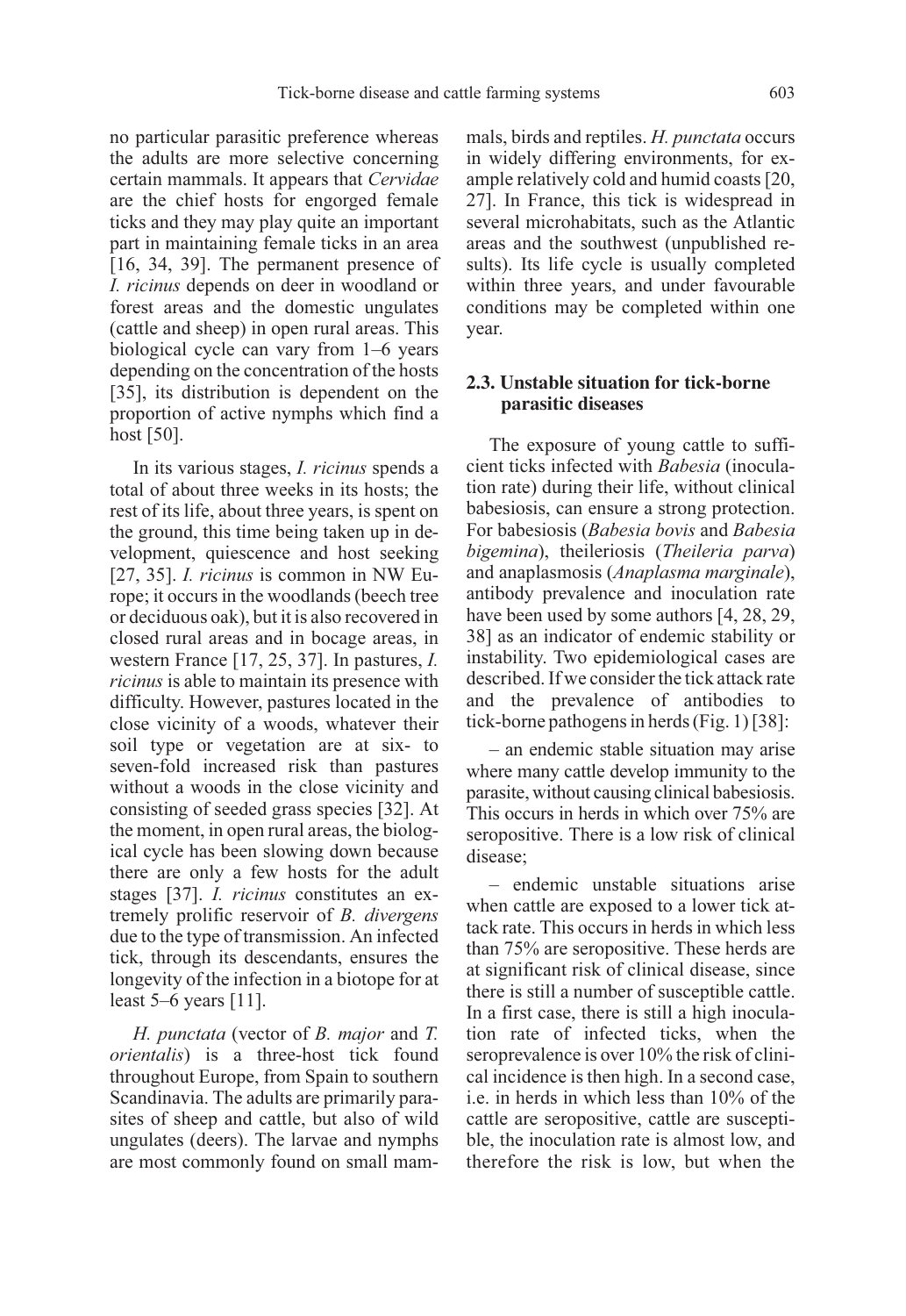

**Figure 1.** Conceptual model of the relationships between infection challenge by ticks, disease incidence, case fatality and antibody prevalence in tick-borne disease infections. After Perry and Young [38].

clinical case appears, case-fatality rate is then high.

With this model, it is easy to understand that when the tick attack rate changes in a herd, the endemic situation varies in one direction or another.

Most often, in France, B. divergens produces few clinical cases. However, certain herds exhibit clinical cases more frequently throughout the seasons. Their occurrence is still partially unexplained; one hypothesis is the existence of insufficient contact between the parasite and the host, due to the irregular presence of the vector in the pastures. The limited contacts between the hosts and the parasite provoke immunological ruptures in the host. When cattle are again in contact with the parasite (for example when they change pastures), there often is an outbreak of serious clinical cases. Over the course of a prospective study, L'Hostis et al. [26] showed that B. divergens prevalence as judged by serology, varied between 20% and 80%. Most of the French areas had a markedly high seroprevalence for *B. divergens*, but these values are not enough to confer stability, and most of the farms are in an endemic unstable situation for the clinical disease.

Does the model of "endemic stability or instability" apply for all the tick-borne parasitic diseases? If so, we can state that the endemic situation is unstable in France for the two bovine *Babesia* infections and perhaps also for bovine Theileria infection. In an endemic unstable situation, the farms have a significant risk of clinical disease. since there is still a sufficient number of susceptible animals and inoculation rates from infected ticks are high enough to cause disease. In these cases, outbreaks of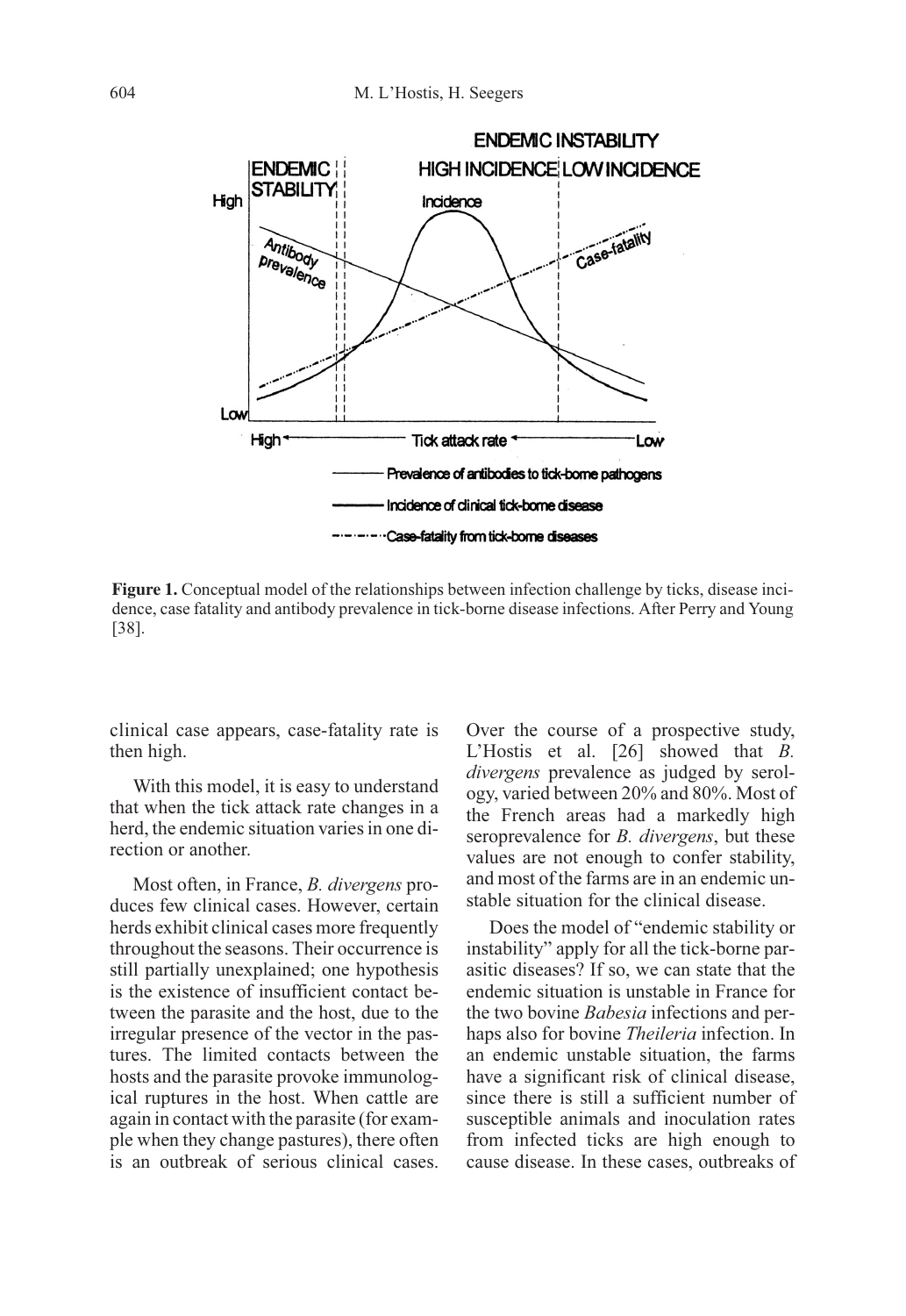clinical babesiosis often occurs when there are modifications in the ecosystem [37].

# **3. TRENDS IN THE EVOLUTION OF FRENCH CATTLE FARMING SYSTEMS**

#### **3.1. Increase of herd size**

In France, over the past 25 years, cattle production systems have evolved, with a strong decrease in the number of farms and a simultaneous concentration of cattle into larger-sized herds: from approximately 800 000 farms to 275 000 and from 29 to 73 heads on average per herd (approximated from [41]). In the future, the increase of the average herd size will probably continue (see below about the need for improving labour productivity). However, the strength of the phenomenon will depend on European beef meat consumption and demand levels and also on more political issues related to the recognition of – and incentives to – multifunctionnality of cattle farming in Europe [19].

# **3.2. The use of lower levels of external production factors**

During the last decades, a widely generalised movement towards intensification was observed in whatever the cattle farming system. The main point consisted in improving the productivity of the most limiting factor, which was initially land and progressively became labour [47]. This productivity improvement was mainly obtained by using still higher levels of external inputs (purchased concentrates; chemical fertilisers, seeds and phytosanitary drugs for an intensive roughage production based on Italian rye-grass and maize crops) and by reaching high individual animal productivities (milk yield per dairy cow-year or daily gains in growing young bulls…) in combination with high stocking densities on the roughage-crop area of each farm. High individual animal performance was obtained by the use of rations with high-energy concentration and by the efficient genetic improvement for quantitative production traits [8, 14, 33].

Since the second part of the 1980s, under new CAP (Common Agricultural Policy) constraints, which have set de facto limits in the allowed production volume for a given farm (milk quotas and quotas in the number of suckler cows eligible for subsidies), the dominant trend is now to produce the allowed volume of products at lower costs. Therefore, farmers try (1) to improve the efficiency of the production process, but also (2) to reduce the global cost of purchasing production factors ("low input systems" or "input economy"): i.e. by reducing the external purchases and/or using more internal resources (less concentrates and maize silage and more pasture or grass silages, better utilisation of manure or slurry, and fewer purchases of chemical fertilisers) [2]. In addition to this trend, recent crises in the livestock sector (BSE, dioxins…) have led more farmers to look for autonomy and higher traceability in their feeding system.

# **3.3. Reverse movement towards less intensive systems**

More recently, in a large number of areas, the pressure on land has become lower and enlargement of the land resource of the remaining farms has become easier. Systems have evolved towards having only a small percentage of silage-maize in the roughage crop area, a lower stocking density, and a larger part of grass (pastured or cropped into hay or silage) into the rations. In dairy farms, the resulting production levels of animals are most often not further increasing and a decrease is sometimes observed. Moreover, differences in milk yield per cow-year are only responsible for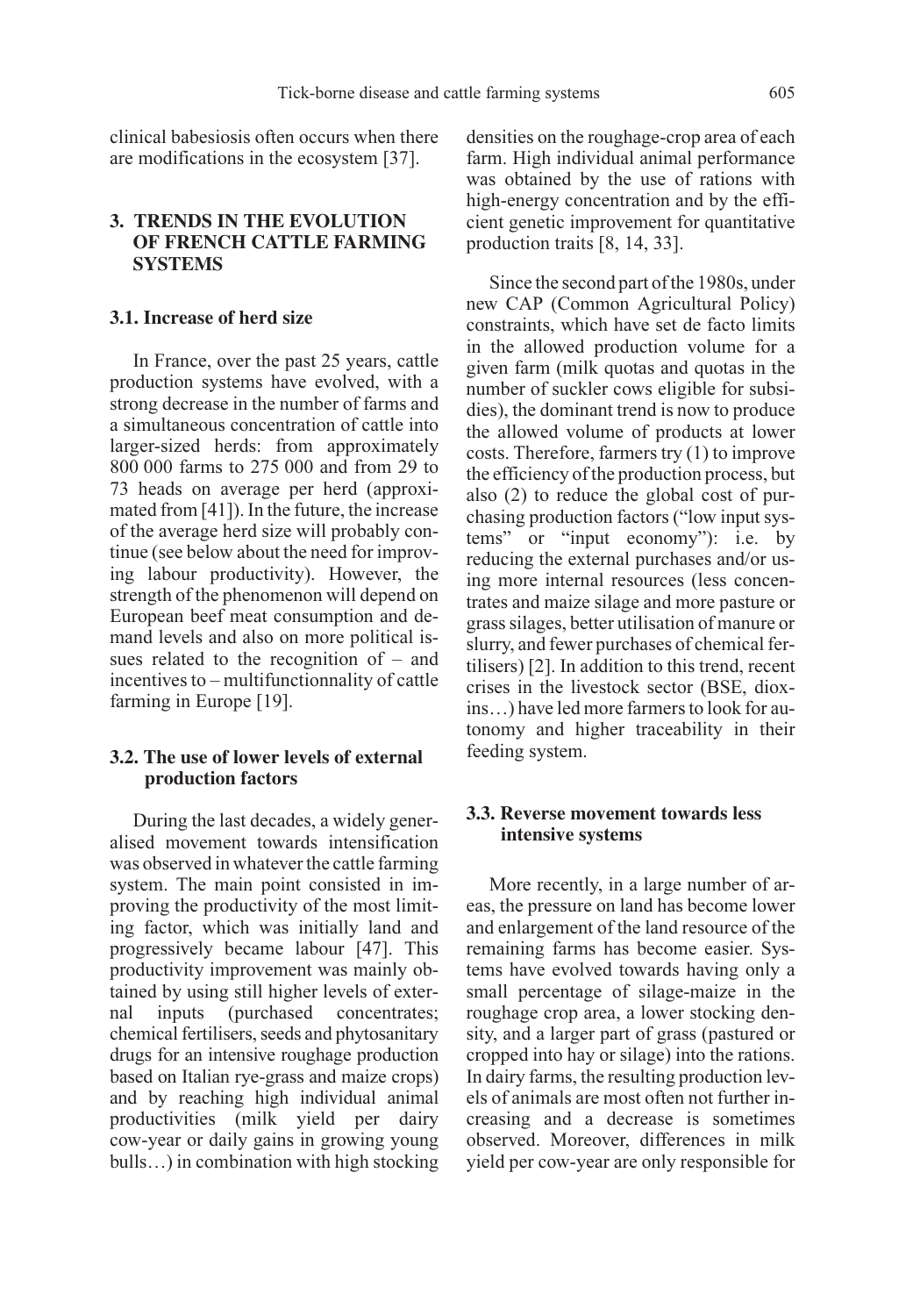a small part of variation in the annual profit of dairy farms [40].

The birth of low input and grass-based systems, maximising the length of the grazing period in western France can also be mentioned [3]. In such systems, cows can still have a high genetic merit for milk, be frequently Holsteins, and nevertheless perform from 1 000 to 1 500 kg of milk per lactation under their genetic level. These systems aim at maximising the pasture period and minimizing the use of cropped roughages. However, it does not seem to be relevant to speak about "extensified or extensive" systems: levels in stocking density are almost still between 1 and 1.4 livestock units/ha of grassland.

#### **3.4. Further need for improvements in labour productivity**

Systems will still move towards higher animal/manpower ratios and, more and more, farmers will expect to find, in their professional activity, work conditions and free time equivalent to those provided to other people [9]. Moreover, given the CAP perspectives, the part of the farm income originating in sales of products will be reduced through lower market prices. A global consequence is that a further search for an improvement of labour productivity will still remain a strong trend in the future.

For management of herd health, the translation will be less surveillance to detect disease and less time available to implement preventive actions. Therefore, the farmer's expectations widely consist in simplified solutions, like multi-targeted and long-acting preventive techniques (pour-on, bolus presentations of anthelmintic drugs, for example). Simplified management will also be implemented in feeding and pasture management: no respect of transitional phases, a decrease in the use of rotational paddock grazing (previously more common during the spring), and, sometimes gathering of several types of grazing animals together at certain periods (young heifers, pregnant heifers and dry cows for late-autumn pasturing for example). A more extreme, but not uncommon situation is complete outdoor wintering for heifers or suckler cows [15].

For the roughage-production system itself, the main translation of higher labour-productivity needs will be more permanent and long duration grassland pasturing. The result can also be giving up certain difficult or poorly productive land parcels, for instance slope pastures and wet meadows in the centre of France or mountain and semi-mountain areas, and also for instance, rangelands more in the Mediterranean areas. Such land parcels are then quite rapidly colonised by a modified flora and are progressively invaded by ligneous species, resulting in afforestation and more closed landscapes [10]. During intermediate phases, cattle can still continue to graze on semi-colonised grasslands.

On the contrary, another way to highly improve labour productivity is to go further on towards intensification and mechanisation. The most noticeable example is provided by the dairy farmers who choose robot-milking equipment [49]. This equipment will reduce the ability of the farming system to rely on the pasture, due to the need to keep the herd of cows indoors for longer periods to provide sufficient time to have all the cows milked (most often the goal is to reach more than two milking times per day for each cow).

# **3.5. Extra demands in certified production and organic farming systems**

Even if no specific development here is given to this aspect, it is, of course, necessary to mention a certain expansion of specific farming systems. The reduction of the use of antibiotics and anthelmintics is an increasing demand of consumers and distributors in the commodity chains, to limit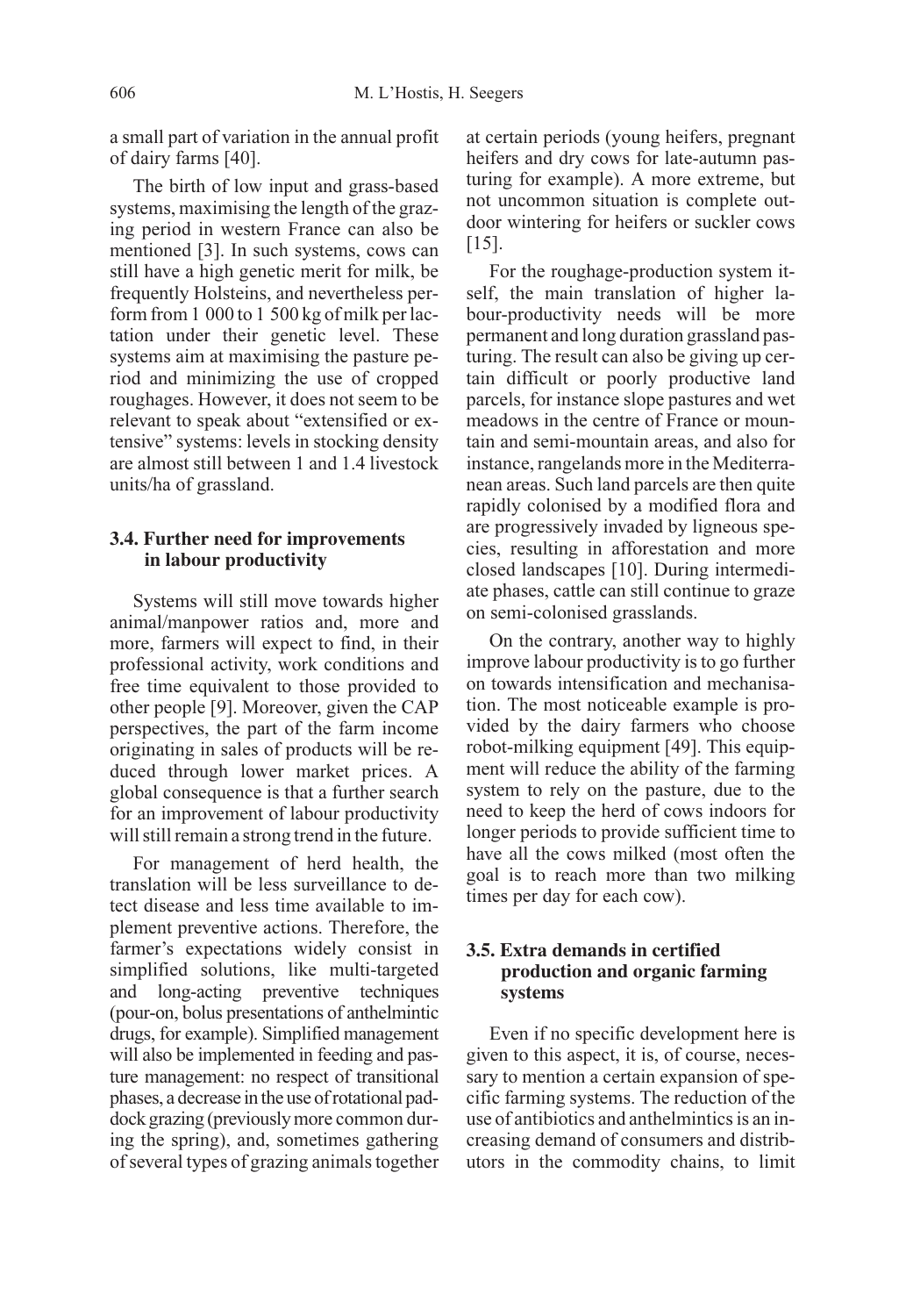objective and subjective risks related to residues for the consumer and for the environment. This kind of expectations or requirements are often taken into account by GP (good practices) charters or certification specifications. Organic farming has also been rapidly expanding since the last crises (BSE, dioxins, …). Specific rules prohibiting the systematic treatment with chemical drugs apply to these recognised systems and during their conversion period.

In summary, cattle systems will become more diverse than they have been in the past because classical intensified systems will also remain next to the modified systems. Main trends of new context which have to be taken into account for assessing consecutive modifications in the risk for tick-born parasitic diseases in cattle are the following:

– larger herds with lower levels of available manpower;

– larger use of grass and long duration grasslands;

– where feasible, longer grazing periods, with often simplified approaches in paddock rotations;

– more possible contacts with wildlife;

– animal performance at easier manageable levels (lowered performance);

– demand for managerial prevention more than chemical prevention and for complying GP, especially in implementing curative treatments.

# **4. PROSPECTIVE RISK ANALYSIS ON TICK-BORNE PARASITIC DISEASES**

Changes in land use and land cover will contribute both to modifications in the structure and function of the ecosystems. Modification of ecosystems themselves will result in the possible modification of the epidemiology of tick-borne parasitic diseases.

#### **4.1. Risk of an increase in tick stocks**

The increasing low levels of available manpower and the growing use of grass and long-duration-grassland pastures will result in more closed landscapes areas and substantial changes of the ecosystem in a non negligible part of the country. Agricultural improvement is traditionally considered as bringing up a significant reduction in tick populations. However, the depth of vegetation cover varies over an area, and when the tick is present in an area, its density is positively correlated with the depth of the cover of vegetation. In fact, humidity is the explanatory factor for the relation between the amount of cover and tick population density, particularly I. ricinus [35]. Consecutively, any patch of poorer cover limits the total population, given the fact that patches are scattered, some of the ticks only resist under the better covered areas. On a pasture, when an ecosystem is on the way to becoming more closed, each newly developing patch of ligneous vegetation becomes closer to another one, and, secondarily, increases tick survival, and thereby, also, the prevalent tick stock.

So, humidity through vegetation modulates the ability of the land to support the tick population. Moreover, global change, including environmental modifications like atmospheric warming, will also play a role. The influence of global warming on the transmission of parasitic diseases requires further research. An increase in temperature may allow vectors to migrate into new areas or to allow a significant development of parasites where sometimes previously, ambient temperatures were too low [6]. For example, in northern France, canine babesiosis (Babesia canis transmitted by Dermacentor reticulatus) is more widespread than a few years ago (L'Hostis, unpublished results). In the same way, the tick like Boophilus annulatus and the Rhipicephalus bursa vector of Babesia bovis and Babesia bigemina recorded in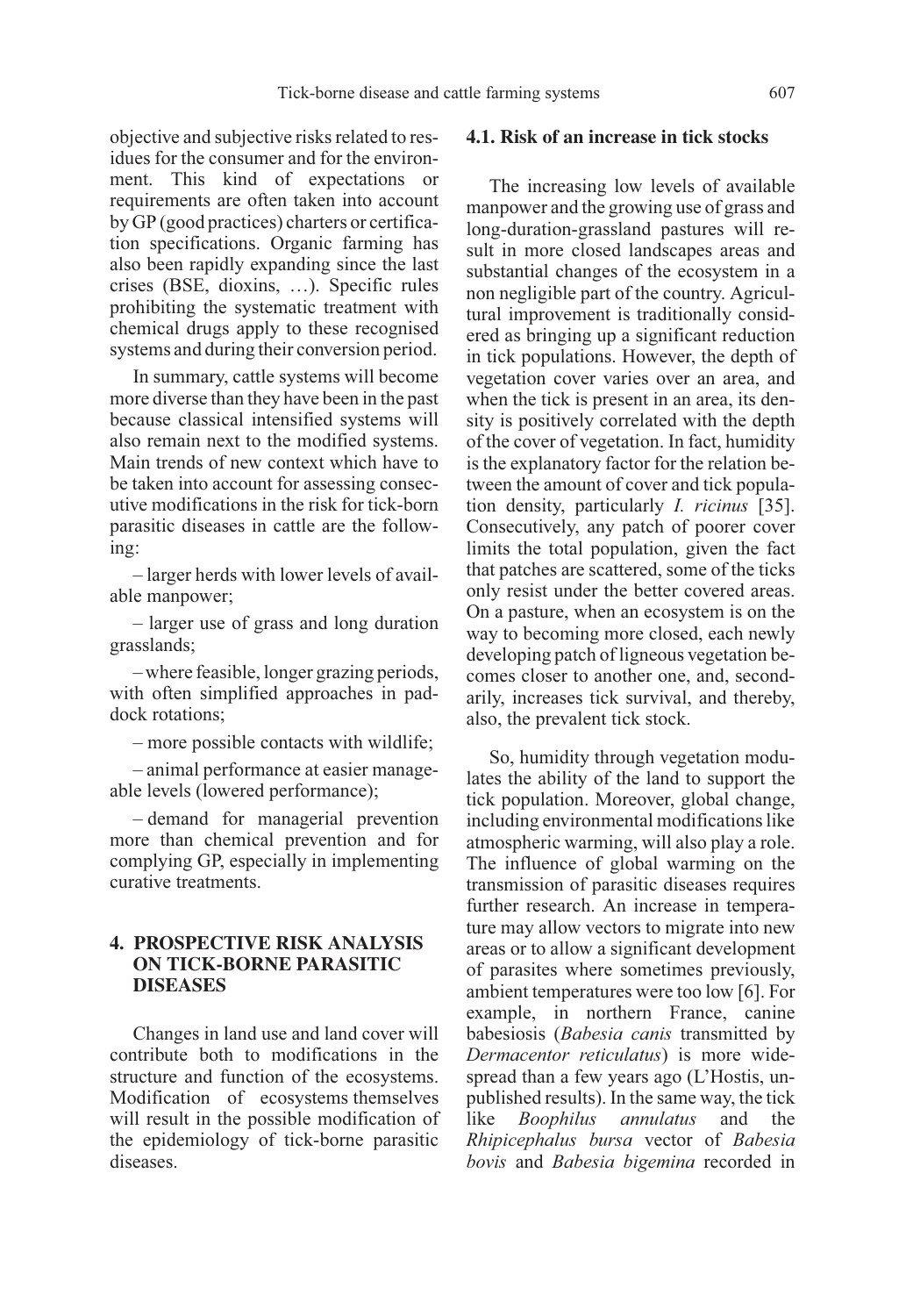Corsica and in Spain have the possibility to migrate towards southern areas of France.

Tick stocks will increase, but will also become more scattered in some areas, like some vectors of human diseases [22]. So, the distribution and dynamics of tick-borne parasitic diseases, which are strongly interconnected, will also evolve.

# **4.2. Risk of increased contact of cattle with ticks and the expanding wildlife**

Not only the tick stocks will increase, but also the depth of the cover of vegetation will generate more contact between domestic animals with ticks. In fact, in the future, cattle will graze more on pastures near the hedges, where the ticks live. On the contrary, the decrease of the stocking density of cattle due to new management trends can provoke a low decrease of the cattle hosts available for the adult ticks.

However, the enlargement of closed landscapes will promote the emergence of empty and adapted areas for the installation of wildlife, particularly deer, like the "red deer" (Cervus elaphus) but especially "roe deer" (Capreolus capreolus). Wild fauna, and particularly, deer, play an important role in maintaining and in amplifying the tick population as a whole [16, 39]. The part attributable to wild fauna is larger than that attributable to the farm stock in maintaining the tick population on a grazing pasture. It appears that hares and roe deer are the chief hosts for female ticks, and the domestic animals are considered as alternative, but not very effective and adapted, tick hosts in the pastures [34].

An increase of tick hosts (roe deer for example) might influence the figures; and the expansion of the tick population might actually be underestimated as might be tick-borne diseases. The proximity of wildlife and domestic ruminants, results in the transmission of ticks, and perhaps infectious agents (Babesia or Theileria) from domesticated reservoir populations to sympatric wildlife and conversely [46]. Several Babesia species found in the Cervidae have been described. There is epidemiological evidence that I. ricinus is a vector of Babesia capreoli, as well as for other deer Babesia [13]. On the contrary, B. divergens is experimentally infective for Cervidae [23]. In France, no data are available, but some questions have arisen concerning the real specificity of deer and domestic ruminant Babesia In fact, the situation for tick borne parasitic-diseases in Cervidae, as reservoirs for cattle, remains relatively unknown.

# **4.3. Risk of increased exposure to densified tick-borne parasites and of increased infection and clinical cases**

In France, it seems that, regarding bovine babesiosis, the endemic situation is unstable, with a serological prevalence varying between 10 and 75%. According to Mahoney [28], high risk farms were considered endemically unstable with seroprevalence varying between 10 and 75%. These farms have a significant risk of disease since there still is a sufficient number of susceptible animals and the inoculation rates from infected ticks is high enough to cause clinical disease [38]. This results in a higher risk of clinical disease in the medium term, and, perhaps in a lower risk of clinical disease in later life. In fact, the expected increase of exposure to the infected tick stock, can lead to an endemic newly stable situation, when a sufficient proportion of the herd will have developed immunity to commonly present Babesia divergens.

The increase of tick burden on cattle can have an immunological depression effect, like an immunological modulation in the host, and then enhance the development of other diseases, principally in the transmission of tick-borne disease-causing agents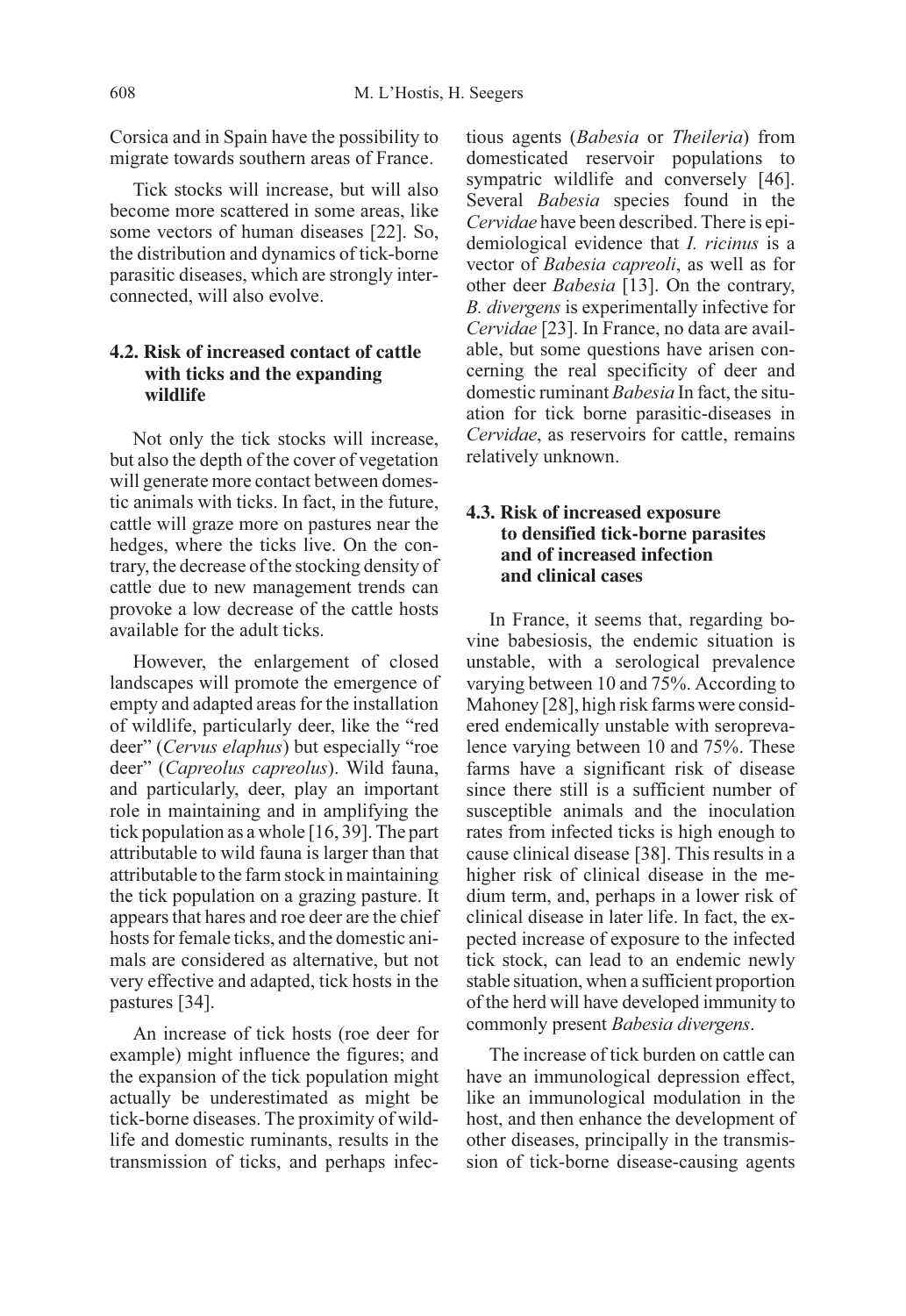[31, 51]. For example, in France, ticks are the hosts of some other pathogenic agents in cattle, like Anaplasma marginale and Anaplasma (Ehrlichia) phagocytophila transmitted by I. ricinus. Some clinical episodes have already been recorded for example in Brittany [7, 21] on reconstituted livestock after sanitary stamping out.

Some parasites such as Babesia or Theileria are very specific for their hosts, like B. divergens in cattle, nevertheless, in some conditions, these parasites are observed on another species hosts. For example, in experimental conditions, B. divergens is easily maintained on sheep [5]. In the same way, *B. divergens*  $\begin{bmatrix} 18, 44 \end{bmatrix}$  and Theileria sp. (L'Hostis, unpublished results) can affect immunosuppressed humans.

#### **4.4. Changes in prevention**

Clinical cases are, for most of them, in relation with an imbalance between the host and parasite. The tick burden, and then, the inoculation rate will increase in the future. In the actual model of sustainable agriculture, the general use of chemicals, and therefore of specific antibabesial drugs such as Imidocarb (Carbesia), Schering-Plough Vétérinaire, Levallois Perret, France) and acaricides, will decrease, and then the inoculation rate will increase. But, it is possible that fewer or lower numbers of cattle in a pasture minimise the risk of clinical cases. Will these modifications counter-balance each other? We think that no: there is too much imbalance in favour of the parasite. Case fatality will also tend to increase, especially since herd surveillance by farmers is becoming less strict.

In this context, farmers wish to apply specific prevention measures that should be efficient, cost-effective and with a limited interference period, to be in agreement with the new aspects of farming. The ideal solution would then be the production of an anti-babesiosis vaccine with only one injection for the animal's whole life. Since such a vaccine will not be available in the coming years, we can expect babesiosis clinical cases to rise, before possibly reaching a balance again in a few years, unless the landscape, the animals and the farmers change too dramatically.

#### **5. CONCLUSION**

Epidemiological research is essential in providing updated knowledge about livestock parasitic status, particularly for tickborne diseases. Currently, only some B. divergens bovine babesiosis data are available in northern Europe. Information on the other tick-borne pathogenic diseases (B. major, T. orientalis) is very scattered and poor.

An appropriate tool to decide preventive measures of importance for animal production and management is the analysis of the immunological and parasitological status of herds in relation to B. divergens and others. However, such analysis only expresses the final result of the complex "host-parasite-tick" interactions, adding little information to define the precise role played by the different factors involved.

In conventional and less intensive cattle farming systems, it is necessary to provide new and updated data, collected in different geographical and climatologic areas: parasitic prevalence, seroprevalence, clinical incidence, inocution rate of Babesia by ticks…

It seems, that a number of parasitic tick-borne pathogens have similar epidemiological endemic situations, like the tropical Babesia species, temperate Babesia species and Theileria species. Therefore, some models concerning tropical parasites may be of interest for temperate parasites.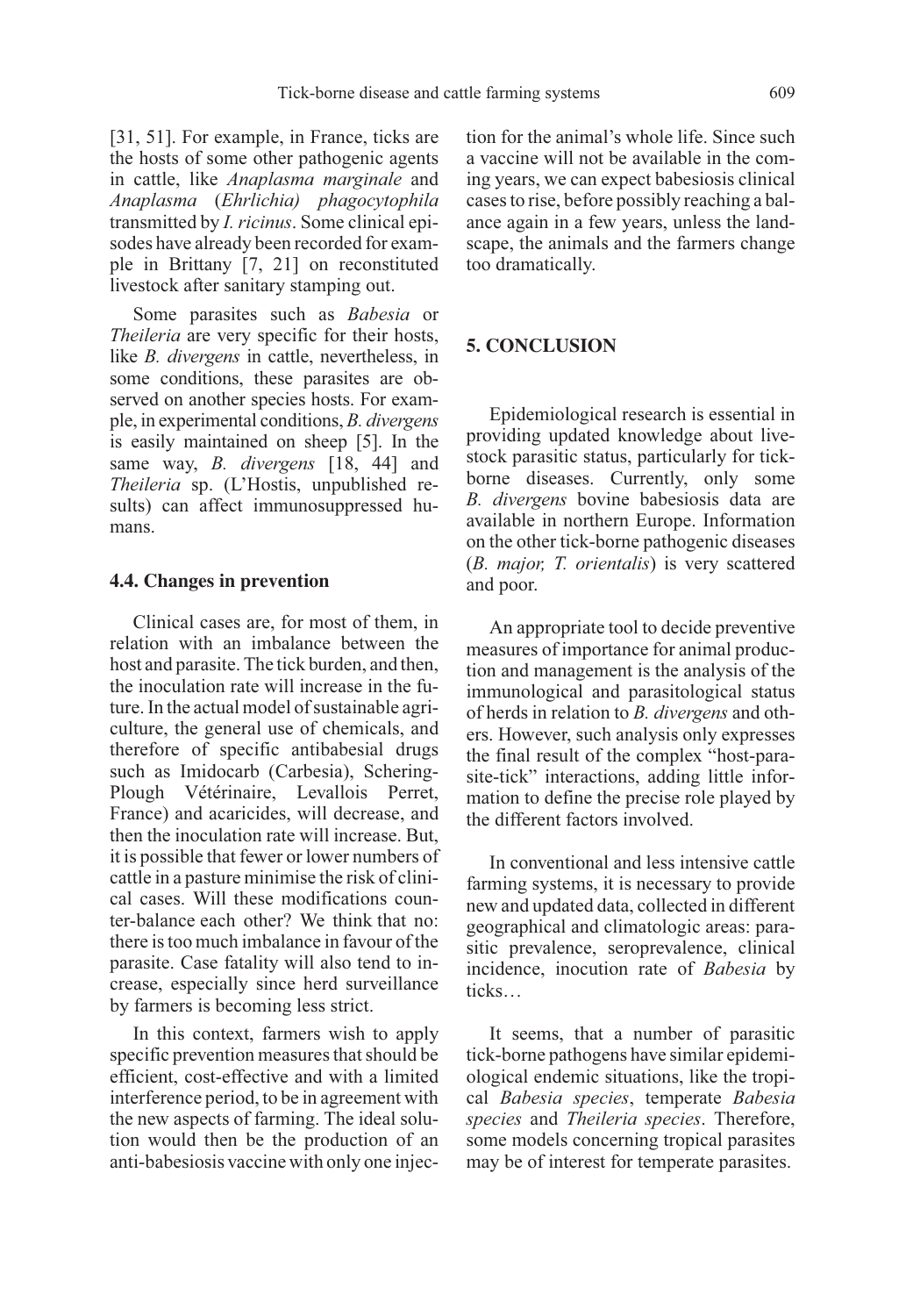#### **REFERENCES**

- [1] Brion A., Les piroplasmoses des grands animaux en France métropolitaine, Ann. Parasitol. 22 (1947) 296-313.
- [2] Brocard V., Le Cœur P., Le Lan B., Losq G., Chardigny T., Dix ans de travail sur la réduction du coût alimentaire en élevage laitier en Bretagne, 7es Rencontres Recherches Ruminants, 6–7 décembre 2000, Paris, pp. 35-38.
- [3] Brunschwig P., Veron J., Perrot C., Faverdin P., Delaby L., Seegers H., Étude technique et économique de systèmes laitiers herbagers en Pays de la Loire, 8es Rencontres Recherches Ruminants, 5–6 décembre 2001, Paris, pp. 237-244.
- [4] Carrique Mas J.J., Widdowson M.A., Cuellar A.M., Ribera H., Walker A.R., Risk of babesiosis and anaplasmosis in different ecological zones of Santa Cruz Department, Bolivia, Vet. Parasitol. 93 (2000) 29-38.
- [5] Chauvin A., Valentin A., Malandrin L., L'Hostis M., Sheep as a new experimental host for Babesia divergens, Vet. Res. 33 (2002) 429-433.
- [6] Coles G.C., The future of veterinary parasitology, Vet. Parasitol. 98 (2001) 31-39.
- [7] Collin E., Anaplasmose bovine: une observation clinique en Bretagne, Point Vét. 29 (1998) 79-80.
- [8] Cordonnier P., Économie de la production laitière, Technique et Documentation Lavoisier & INRA, Paris, 1986, 218 p.
- [9] Dedieu B., Servière G., Organisation du travail et fonctionnement des systèmes d'élevage. 8es Rencontres Recherches Ruminants, 5–6 décembre 2001, Paris, pp. 245-250.
- [10] Derioz P., Comment quantifier le phénomène du boisement spontané: inventaire des inventaires à l'échelle nationale, Ingénieries – E A T CEMAGREF, no spécial Boisements naturels des espaces agricoles en déprise, 1999, pp. 11-23.
- [11] Donnelly J., Pierce M.A., Experiments on the transmission of Babesia divergens to cattle by the tick Ixodes ricinus, Int. J. Parasitol. 5 (1975) 363-367.
- [12] Estrada-Pena A., Forecasting habitat suitability for ticks and prevention of tick-borne diseases, Vet. Parasitol. 98 (2001) 111-132.
- [13] Friedhoff K.T., Transmission of Babesia, in: Ristic (Ed.), Babesiosis of domestic animals and man, CRC Press, Inc. Boca Raton, Florida, 1988, pp. 23-52.
- [14] Geay Y., La production de taurillons, in: Micol D., Production de viande bovine, INRA, Paris, 1986, pp. 151-168.
- [15] Gilibert J., Hivernage en plein air en élevage bovin viande – constitution d'un référentiel

technico-économique, Rapport technique INRA DADP Pays de la Loire, 1998, 48 p.

- [16] Gilot B., Bonnefille M., Degeilh B., Beaucournu J.C., Pichot J., Guiguen C., La colonisation des massifs forestiers par Ixodes ricinus (Linné, 1758) en France: utilisation du Chevreuil, Capreolus capreolus (L. 1758) comme marqueur biologique, Parasite 1 (1994) 81-86.
- [17] Gilot B., Guiguen C., Degeiglh B., Doche B., Pichot J., Beaucournu J.C., Phytoecological mapping of Ixodes ricinus as an approach to the distribution of Lyme borreliosis in France, in: Axford J.S. (Ed.), Lyme Borreliosis, Plenum Publishing Corporation, 1994, pp. 105-112.
- [18] Gorenflot A., Carcy B., Moubri K., Précigout E., Schetters T., Les babésioses humaines, Méd. Mal. Infect., 28 (1998) 363-366.
- [19] Guesdon J.C., Bontron J.C., Bourgeois L., Chatellier V., Perrot C., You G., Prospective 2020 dans le secteur européen de l'élevage bovin lait et viande, Le Dossier Économie de l'Élevage, Octobre 2000, Institut de l'Élevage, Paris, 42 p.
- [20] Hillyard P.D., Ticks of North-West Europe, The Linnean Society of London, The Estuarine and Coastal sciences Association, Field Studies Council, Shrewsbury, 1996, 178 p.
- [21] Joncour G., Argenté G., Guillou L., Un épisode d'ehrlichiose dans un troupeau laitier, Bulletin des GTV 5 (1999/2000) 309-314.
- [22] Kingsnorth P., La déstabilisation de la santé humaine, in: L'Écologiste Vol. 2, Nº 2, 2000, pp. 45-48.
- [23] Levine N.D., The protozoan phylum apicomplexa, Vol. II, CRC Press, Inc. Boca Raton, Florida, 1988, pp. 35-45.
- [24] L'Hostis M., Chauvin A., Valentin A., Marchand A., Gorenflot A., Large scale survey of Babesia divergens bovine babesiosis in France, Vet. Rec. 136 (1994) 36-38.
- [25] L'Hostis M., Dumon H., Dorchies B., Boisdron F., Gorenflot A., Seasonal incidence and ecology of the tick Ixodes ricinus (Acari: Ixodidae) on grazing pastures in western France, Exp. Appl. Acarol. 19 (1995) 211-220.
- [26] L'Hostis M., Chauvin A., Valentin A., Précigout E., Gorenflot A., A survey of Babesia divergens antibody kinetics in cattle in western France, Vet. Res. 28 (1997) 481-488.
- [27] Macleod J., The bionomics of *Ixodes ricinus* L., the "sheep tick" of Scotland, Parasitology 24 (1932) 382-400.
- [28] Mahoney D.F., The application of epizootiological principles in the control of Babesiosis in cattle, Bull. Off. Int. Epizoot. 81 (1974) 123-138.
- [29] Mahoney D.F., Ross D.R., Epizootiological factors in the control of bovine babesiosis, Aust. Vet. J. 48 (1972) 292-298.